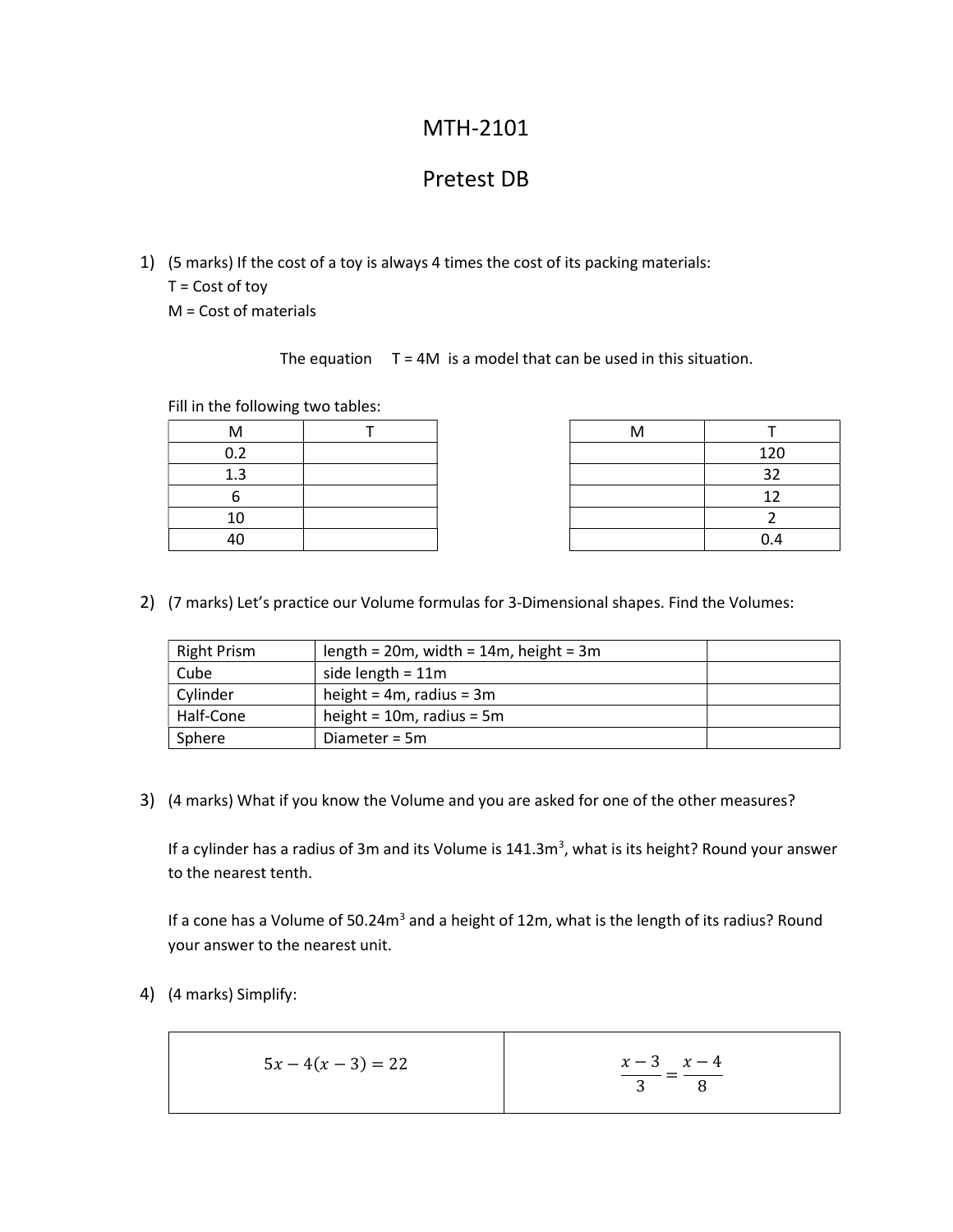| Rectangle | $\ell = 12$ , w = 5, A = ?              |  |
|-----------|-----------------------------------------|--|
|           | $A = 60$ , $\ell = 12$ , $w = ?$        |  |
| Trapezoid | $B = 10$ , $b = 8$ , $h = 4$ , $A = ?$  |  |
|           | $A = 40$ , $B = 10$ , $b = 6$ , $h = ?$ |  |
| Rhombus   | $D = 9$ , $d = 7$ , $A = ?$             |  |
|           | $A = 80$ , $d = 10$ , $D = ?$           |  |
| Square    | $s = 9, A = ?$                          |  |
|           | $A = 225, s = ?$                        |  |
| Triangle  | $b = 10$ , $h = 7$ , $A = ?$            |  |
|           | $A = 60$ , h = 15, b = ?                |  |
| Circle    | $A = 153.86, r = ?$                     |  |
|           | $r = 3, D = ?$                          |  |
|           |                                         |  |

5) (10 marks) Let's practice our Area formulas for 2-dimensional shapes:

6) (5 marks) I earn \$18/gnome to make gnome statues for peoples' yards. Make a linear model of this situation. Remember to define the variables.

Now use your model to answer:

- a) How much will I earn if I make 12 gnomes?
- b) If I earned \$378 last month, how many gnomes did I make?
- 7) (25 marks) 4 neighbors need fences built. 2 companies are available: Company A charges 10\$/foot plus a set fee of \$240, and Company B charges 12 \$/foot plus a set fee of \$100. These costs are represented by the following equations:
	- $x =$  number of feet y = cost of fence

A:  $y = 10x + 240$ B:  $y = 12x + 100$ 

The lengths of fences are shown below:

| Neighbor 1: | Neighbor 2: | Neighbor 3: | Neighbor 4: |
|-------------|-------------|-------------|-------------|
| 200 feet    | ۔00 feet    | ె౧ feet     | 50 feet     |

Which company should each neighbor choose in order to spend less money? What general rule would you recommend, to help a customer choose the cheaper fence-building company?